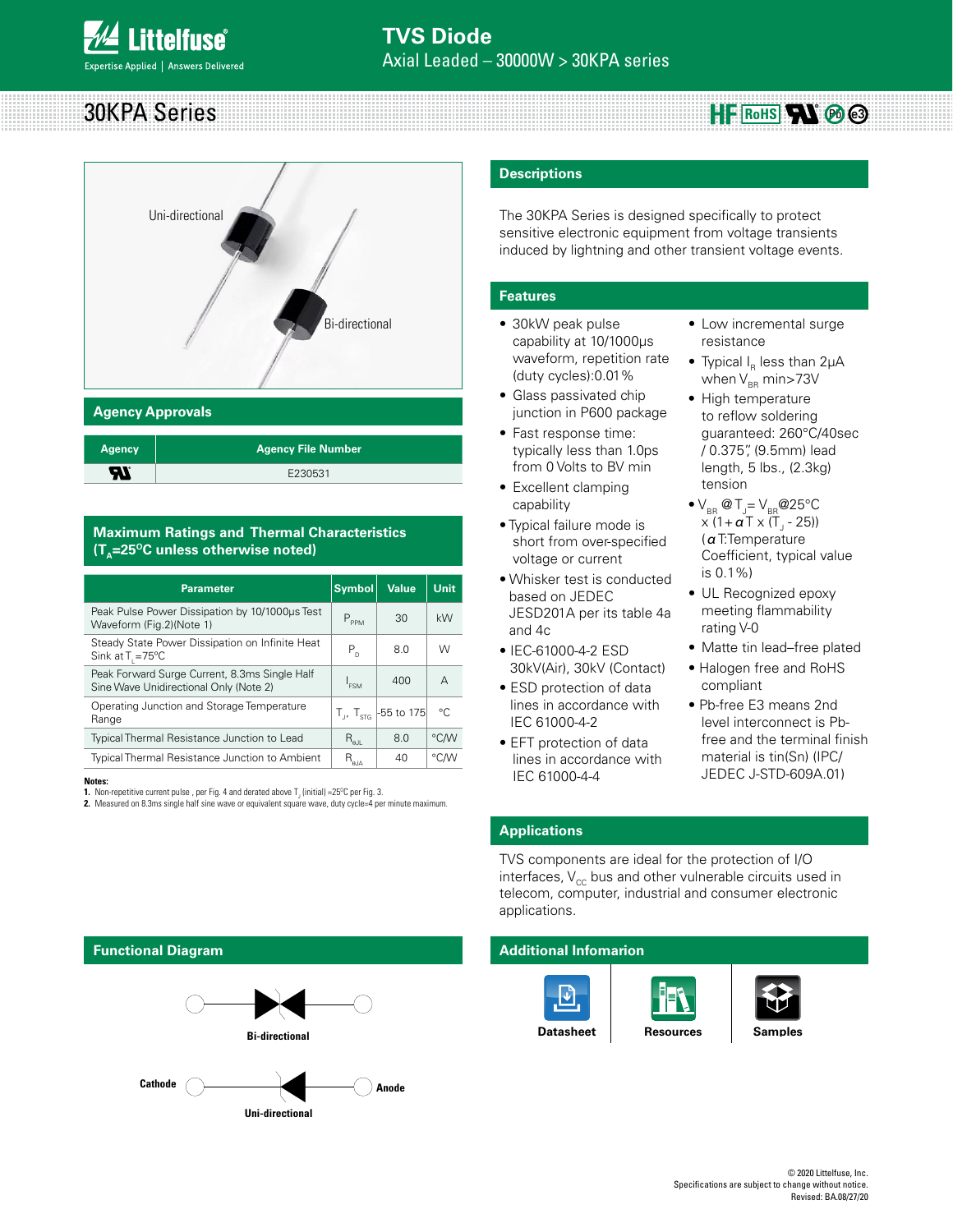

| Electrical Characteristics (T <sub>A</sub> =25°C unless otherwise noted) |                                     |                                                               |                                                             |                  |                                   |                                                             |                               |                                                            |                           |
|--------------------------------------------------------------------------|-------------------------------------|---------------------------------------------------------------|-------------------------------------------------------------|------------------|-----------------------------------|-------------------------------------------------------------|-------------------------------|------------------------------------------------------------|---------------------------|
| Part<br>Number<br>(Uni)                                                  | Part<br>Number<br>(B <sub>i</sub> ) | <b>Reverse Stand</b><br>off Voltage V <sub>p</sub><br>(Volts) | Breakdown<br>Voltage V <sub>BR</sub><br>(Volts) $@I_{\tau}$ |                  | Test<br>Current<br>I <sub>T</sub> | Maximum Peak<br><b>Pulse Current</b><br>$I_{\text{pp}}$ (A) | Maximum<br>Reverse<br>Leakage | Maximum<br>Clamping<br>Voltage<br>$V_c \otimes I_{PP} (V)$ | Agency<br>Recognition     |
|                                                                          |                                     |                                                               | Min.                                                        | Max.             | (mA)                              |                                                             | $I_R$ @ $V_R$ ( $\mu$ A)      |                                                            |                           |
| 30KPA28A                                                                 | 30KPA28CA                           | 28                                                            | 31.28                                                       | 34.41            | 50                                | 606.0                                                       | 5000                          | 50.0                                                       | X                         |
| 30KPA30A                                                                 | 30KPA30CA                           | 30                                                            | 33.51                                                       | 36.86            | 50                                | 548.9                                                       | 5000                          | 55.2                                                       | X                         |
| 30KPA33A                                                                 | 30KPA33CA                           | 33                                                            | 36.90                                                       | 40.59            | 50                                | 517.9                                                       | 5000                          | 58.5                                                       | X                         |
| 30KPA36A                                                                 | 30KPA36CA                           | 36                                                            | 40.20                                                       | 44.22            | 50                                | 490.3                                                       | 5000                          | 61.8                                                       | $\boldsymbol{\times}$     |
| 30KPA39A                                                                 | 30KPA39CA                           | 39                                                            | 43.60                                                       | 47.96            | 20                                | 450.9                                                       | 2000                          | 67.2                                                       | $\mathsf X$               |
| 30KPA42A                                                                 | 30KPA42CA                           | 42                                                            | 46.90                                                       | 51.59            | 10                                | 420.8                                                       | 1000                          | 72.0                                                       | $\boldsymbol{\times}$     |
| 30KPA43A                                                                 | 30KPA43CA                           | 43                                                            | 48.00                                                       | 52.80            | 10                                | 415.1                                                       | 1000                          | 73.0                                                       | $\mathsf X$               |
| 30KPA45A                                                                 | 30KPA45CA                           | 45                                                            | 50.30                                                       | 55.33            | 5                                 | 391.5                                                       | 250                           | 77.4                                                       | $\boldsymbol{\times}$     |
| 30KPA48A                                                                 | 30KPA48CA                           | 48                                                            | 53.60                                                       | 58.96            | 5                                 | 371.3                                                       | 150                           | 81.6                                                       | $\mathsf X$               |
| 30KPA51A                                                                 | 30KPA51CA                           | 51                                                            | 57.00                                                       | 62.70            | 5                                 | 350.7                                                       | 50                            | 86.4                                                       | $\boldsymbol{\times}$     |
| 30KPA54A                                                                 | 30KPA54CA                           | 54                                                            | 60.30                                                       | 66.33            | 5                                 | 331.5                                                       | 20                            | 91.4                                                       | $\mathsf X$               |
| 30KPA58A                                                                 | 30KPA58CA                           | 58                                                            | 64.80                                                       | 71.28            | 5                                 | 327.9                                                       | 20                            | 92.4                                                       | X                         |
| 30KPA60A                                                                 | 30KPA60CA                           | 60                                                            | 67.00                                                       | 73.70            | 5                                 | 297.1                                                       | 15                            | 102.0                                                      | X                         |
| 30KPA64A                                                                 | 30KPA64CA                           | 64                                                            | 71.50                                                       | 78.65            | 5                                 | 291.3                                                       | 10                            | 104.0                                                      | X                         |
| 30KPA66A                                                                 | 30KPA66CA                           | 66                                                            | 73.70                                                       | 81.07            | 5                                 | 283.2                                                       | 2                             | 107.0                                                      | $\boldsymbol{\mathsf{X}}$ |
| 30KPA70A                                                                 | 30KPA70CA                           | 70                                                            | 78.20                                                       | 86.02            | 5                                 | 278.0                                                       | $\overline{2}$                | 109.0                                                      | $\boldsymbol{\times}$     |
| 30KPA71A                                                                 | 30KPA71CA                           | 71                                                            | 79.30                                                       | 87.23            | 5                                 | 271.7                                                       | $\overline{2}$                | 111.5                                                      | $\boldsymbol{\mathsf{X}}$ |
| 30KPA72A                                                                 | 30KPA72CA                           | 72                                                            | 80.40                                                       | 88.44            | 5                                 | 265.8                                                       | $\overline{c}$                | 114.0                                                      | $\boldsymbol{\times}$     |
| 30KPA75A                                                                 | 30KPA75CA                           | 75                                                            | 83.80                                                       | 92.18            | 5                                 | 253.8                                                       | $\overline{2}$                | 119.4                                                      | $\mathsf X$               |
| 30KPA78A                                                                 | 30KPA78CA                           | 78                                                            | 87.10                                                       | 95.81            | 5                                 | 234.9                                                       | $\overline{2}$                | 129.0                                                      | $\boldsymbol{\mathsf{X}}$ |
| 30KPA84A                                                                 | 30KPA84CA                           | 84                                                            | 93.80                                                       | 103.18           | 5                                 | 217.7                                                       | $\overline{2}$                | 139.2                                                      | $\boldsymbol{\times}$     |
| 30KPA90A                                                                 | 30KPA90CA                           | 90                                                            | 100.50                                                      | 110.55           | 5                                 | 207.0                                                       | $\overline{2}$                | 146.4                                                      | $\boldsymbol{\times}$     |
| 30KPA96A                                                                 | 30KPA96CA                           | 96                                                            | 107.20                                                      | 117.92           | 5                                 | 194.2                                                       | $\overline{2}$                | 156.0                                                      | $\mathsf X$               |
| 30KPA102A                                                                | 30KPA102CA                          | 102                                                           | 113.90                                                      | 125.29           | 5                                 | 183.0                                                       | $\overline{2}$                | 165.6                                                      | X                         |
| 30KPA108A                                                                | 30KPA108CA                          | 108                                                           | 120.60                                                      | 132.66           | 5                                 | 172.9                                                       | 2                             | 175.2                                                      | $\boldsymbol{\mathsf{X}}$ |
| 30KPA120A                                                                | 30KPA120CA                          | 120                                                           | 134.00                                                      | 147.40           | 5                                 | 155.9                                                       | $\overline{2}$                | 194.4                                                      | X                         |
| 30KPA132A                                                                | 30KPA132CA                          | 132                                                           | 147.40                                                      | 162.14           | 5                                 | 142.3                                                       | $\overline{2}$                | 213.0                                                      | $\boldsymbol{\mathsf{X}}$ |
| 30KPA144A                                                                | 30KPA144CA                          | 144                                                           | 160.80                                                      | 176.88           | 5                                 | 135.8                                                       | $\overline{2}$                | 223.2                                                      | $\boldsymbol{\times}$     |
| 30KPA150A                                                                | 30KPA150CA                          | 150                                                           | 167.60                                                      | 184.36           | 5                                 | 129.8                                                       | $\overline{2}$                | 233.4                                                      | $\mathsf X$               |
| 30KPA156A                                                                | 30KPA156CA                          | 156                                                           | 174.30                                                      | 191.73           | 5                                 | 123.7                                                       | $\overline{2}$                | 245.0                                                      | X                         |
| 30KPA160A                                                                | 30KPA160CA                          | 160                                                           | 178.70                                                      | 196.57           | 5                                 | 120.0                                                       | $\overline{2}$                | 252.6                                                      | $\boldsymbol{\times}$     |
| 30KPA168A                                                                | 30KPA168CA                          | 168                                                           | 187.70                                                      | 206.47           | 5                                 | 111.2                                                       | $\overline{2}$                | 272.4                                                      | $\boldsymbol{\times}$     |
| 30KPA170A                                                                | 30KPA170CA                          | 170                                                           | 189.90                                                      | 208.89           | 5                                 | 110.2                                                       | $\overline{2}$                | 275.0                                                      | $\mathsf X$               |
| 30KPA180A                                                                | 30KPA180CA                          | 180                                                           | 201.10                                                      | 221.21           | 5                                 | 104.3                                                       | $\overline{2}$                | 290.4                                                      | X                         |
| 30KPA198A                                                                | 30KPA198CA                          | 198                                                           | 221.20                                                      | 243.32           | 5                                 | 94.7                                                        | $\overline{2}$                | 319.8                                                      | $\mathsf X$               |
| 30KPA216A                                                                | 30KPA216CA                          | 216                                                           | 241.30                                                      | 265.43           | 5                                 | 86.9                                                        | $\overline{c}$                | 348.6                                                      | X                         |
| 30KPA240A                                                                | 30KPA240CA                          | 240                                                           | 268.10                                                      | 294.91           | 5                                 | 78.3                                                        | $\overline{2}$                | 387.0                                                      | X                         |
| 30KPA258A                                                                | 30KPA258CA                          | 258                                                           | 288.20                                                      | 317.02           | 5                                 | 72.8                                                        | 2                             | 416.4                                                      | Χ                         |
| 30KPA260A                                                                | 30KPA260CA                          | 260                                                           | 290.40                                                      | 319.44           | 5                                 | 72.8                                                        | $\overline{2}$                | 416.0                                                      | $\mathsf X$               |
| 30KPA270A                                                                | 30KPA270CA                          | 270                                                           | 301.60                                                      | 331.76           | 5                                 | 69.5                                                        | 2                             | 436.2                                                      | X                         |
| 30KPA280A                                                                | 30KPA280CA                          | 280                                                           | 312.80                                                      | 344.08           | 5                                 | 65.3                                                        | 2                             | 464.0                                                      | X                         |
| 30KPA288A                                                                | 30KPA288CA                          | 288                                                           | 321.70                                                      | 353.87           | 5                                 | 64.5                                                        | 2                             | 469.9                                                      | X                         |
|                                                                          |                                     |                                                               |                                                             |                  |                                   |                                                             | $\overline{2}$                |                                                            | X                         |
| 30KPA300A<br>30KPA320A                                                   | 30KPA300CA<br>30KPA320CA            | 300<br>320                                                    | 334.00<br>357.40                                            | 367.40<br>391.40 | 5<br>5                            | 62.0<br>57.2                                                | $\overline{2}$                | 484.0<br>530.0                                             |                           |
| 30KPA350A                                                                | 30KPA350CA                          | 350                                                           | 391.00                                                      | 428.10           |                                   | 53.4                                                        | $\overline{c}$                | 567.0                                                      |                           |
| 30KPA360A                                                                | 30KPA360CA                          |                                                               |                                                             |                  | 5                                 |                                                             |                               |                                                            |                           |
|                                                                          |                                     | 360                                                           | 402.10                                                      | 440.30           | 5                                 | 47.3                                                        | $\overline{2}$                | 640.0                                                      | $\overline{\phantom{a}}$  |

For bidirectional type having V<sub>aww</sub> of 60 volts and less, the l<sub>a</sub> limit is double.<br>For parts without A , the V<sub>as</sub> is ± 10% and Vc is 5% higher than with A parts, the parts without A are currently available, but not reco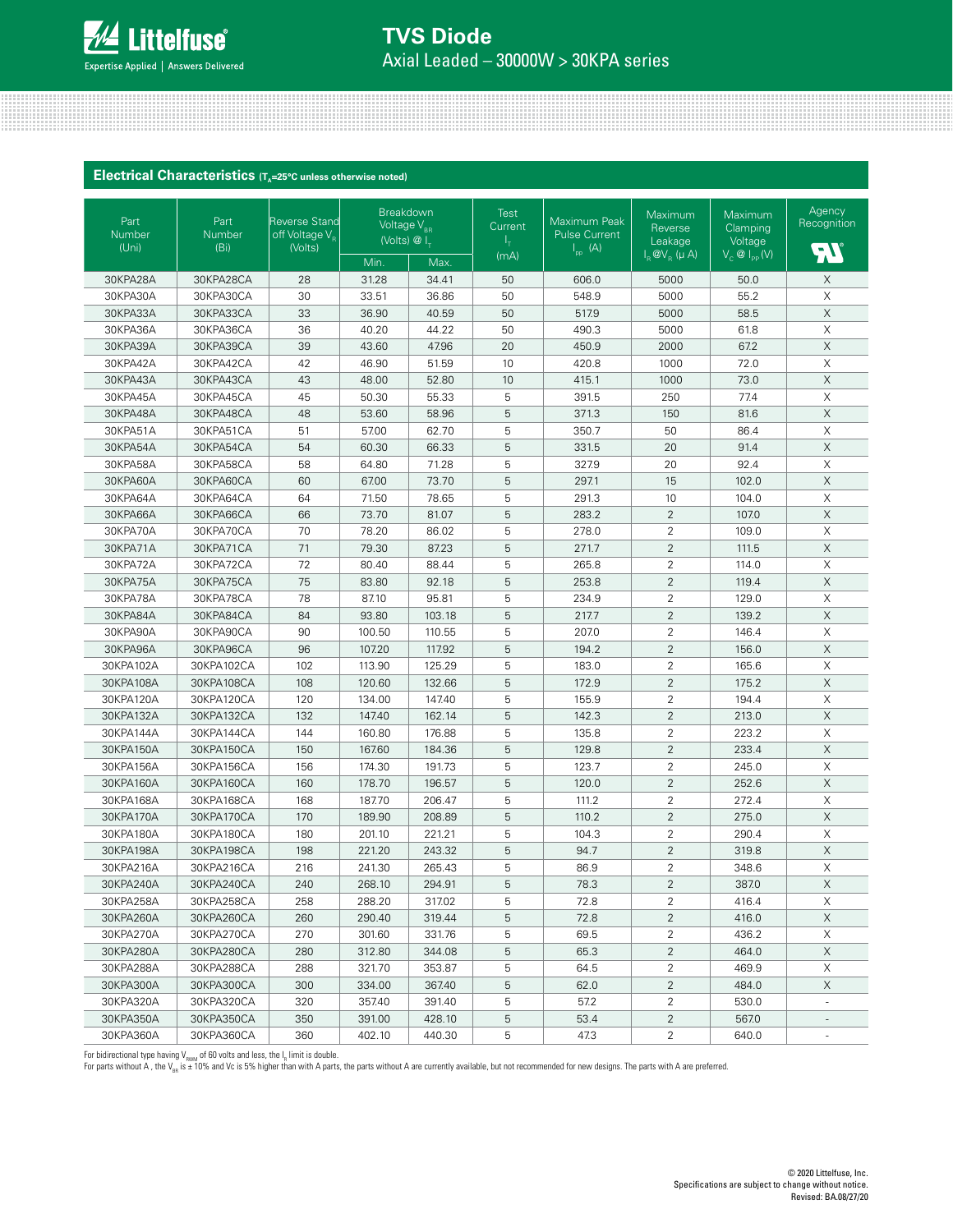

#### **I-V Curve Characteristics**





- **P<sub>PPM</sub> Peak Pulse Power Dissipation** Max power dissipation<br>V<sub>R</sub> Stand-off Voltage Maximum voltage that can be appl
- **V<sub>R</sub>** Stand-off Voltage -- Maximum voltage that can be applied to the TVS without operation<br>V<sub>R</sub> Breakdown Voltage -- Maximum voltage that flows though the TVS at a specified test c  $\bm V_{_{\sf BR}}$  **Breakdown Voltage** -- Maximum voltage that flows though the TVS at a specified test current (I<sub>7</sub>)
- $V_c^{\mu\nu}$  **Clamping Voltage** -- Peak voltage measured across the TVS at a specified Ippm (peak impulse current)
- **Reverse Leakage Current** -- Current measured at V<sub>R</sub>
- $\overline{V}_R$ **Forward Voltage Drop for Uni-directional**

# Ratings and Characteristic Curves (T<sub>A</sub>=25°C unless otherwise noted)



**Figure 2 - Peak Pulse Power Rating Curve**

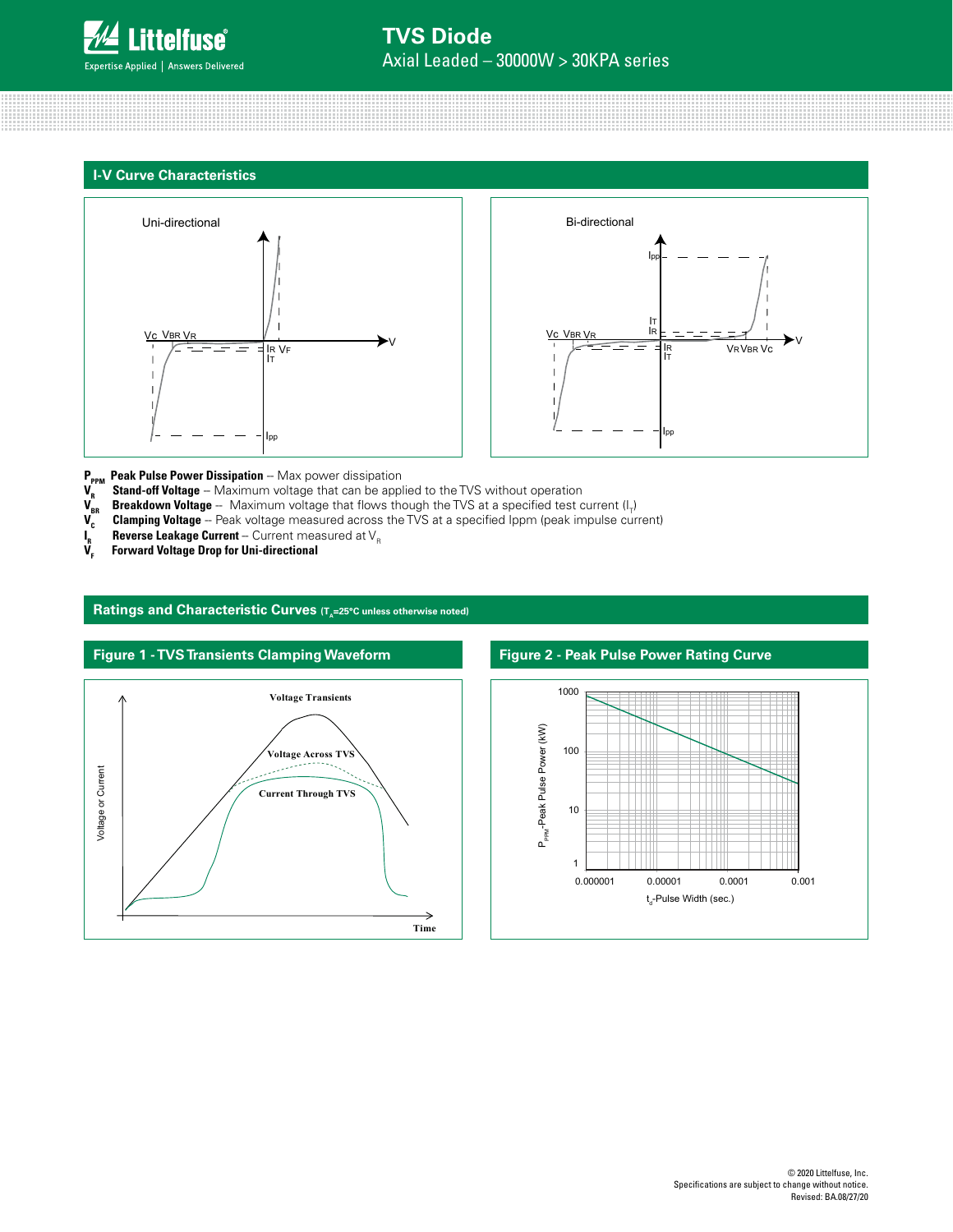

**Ratings and Characteristic Curves** (T<sub>A</sub>=25°C unless otherwise noted) (Continued)



# **Figure 5 - Typical Junction Capacitance**









#### **Figure 6 - Typical Transient Thermal Impedance**



# **Figure 8 - Peak Forward Voltage Drop vs Peak Forward Current (Typical Values)**

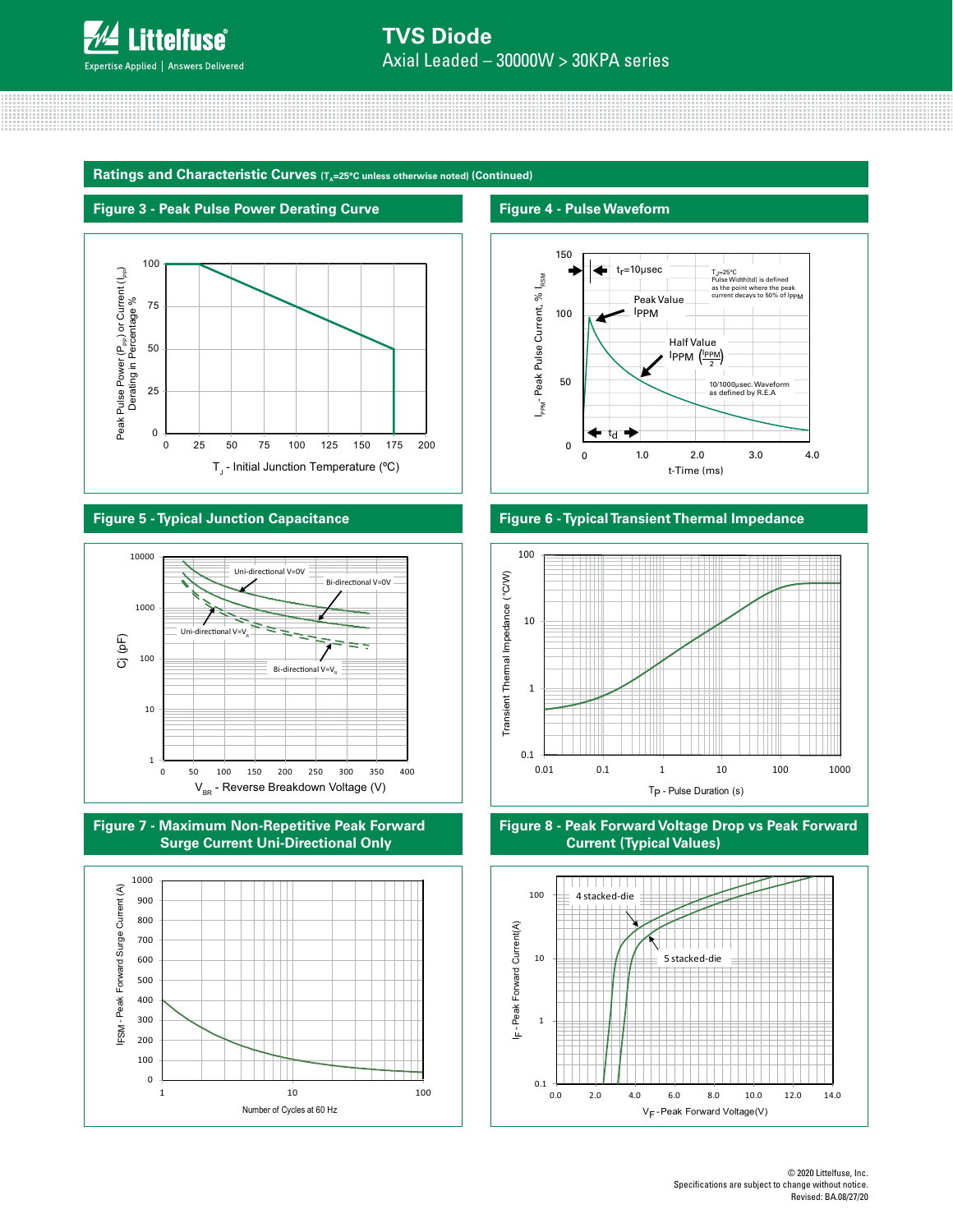# **Soldering Parameters**

| <b>Reflow Condition</b><br>Lead-free assembly              |                                                                     |                    |  |
|------------------------------------------------------------|---------------------------------------------------------------------|--------------------|--|
|                                                            | - Temperature Min $(T_{s(min)})$                                    | $150^{\circ}$ C    |  |
| <b>Pre Heat</b>                                            | - Temperature Max $(T_{\text{simax}})$                              | $200^{\circ}$ C    |  |
|                                                            | -Time (min to max) $(t_*)$                                          | $60 - 180$ secs    |  |
| Average ramp up rate (Liquidus Temp $(T_{\alpha})$ to peak | 3°C/second max                                                      |                    |  |
| $T_{S(max)}$ to $T_{A}$ - Ramp-up Rate                     | 3°C/second max                                                      |                    |  |
| <b>Reflow</b>                                              | - Temperature (T <sub>a</sub> ) (Liquidus)                          | $217^{\circ}$ C    |  |
|                                                            | - Time (min to max) $(t_$ )                                         | $60 - 150$ seconds |  |
| Peak Temperature (T <sub>n</sub> )                         |                                                                     | $260+0/5$ °C       |  |
|                                                            | Time within 5°C of actual peak Temperature (t)<br>$20 - 40$ seconds |                    |  |
| <b>Ramp-down Rate</b>                                      |                                                                     | 6°C/second max     |  |
| Time 25°C to peak Temperature (T <sub>a</sub> )            |                                                                     | 8 minutes Max.     |  |
| Do not exceed                                              |                                                                     | $260^{\circ}$ C    |  |



# **Flow/Wave Soldering (Solder Dipping)**

| <b>Peak Temperature:</b> | $265$ °C   |
|--------------------------|------------|
| Dipping Time:            | 10 seconds |
| Soldering:               | 1 time     |

| <b>Physical Specifications</b> |                                                       |  |  |  |
|--------------------------------|-------------------------------------------------------|--|--|--|
| Weight                         | $0.07$ oz., $2.5q$                                    |  |  |  |
| Case                           | P600 molded plastic body over passivated junction.    |  |  |  |
| Polarity                       | Color band denotes the cathode except Bipolar.        |  |  |  |
| <b>Terminal</b>                | Matte Tin axial leads, solderable per<br>JESD22-B102. |  |  |  |

# **Environmental Specifications**

| <b>High Temp. Storage</b>  | JESD22-A103 |
|----------------------------|-------------|
| <b>HTRB</b>                | JESD22-A108 |
| <b>Temperature Cycling</b> | JESD22-A104 |
| H3TRB                      | JESD22-A101 |
| <b>RSH</b>                 | JESD22-B106 |

## **Dimensions**



| <b>Dimensions</b> |            | <b>Inches</b>            | <b>Millimeters</b> |            |  |
|-------------------|------------|--------------------------|--------------------|------------|--|
|                   | <b>Min</b> | <b>Max</b>               | <b>Min</b>         | <b>Max</b> |  |
| А                 | 1.000      | $\overline{\phantom{a}}$ | 25.40              | -          |  |
| R                 | 0.340      | 0.360                    | 8.60               | 9.10       |  |
|                   | 0.048      | 0.054                    | 1.22               | 1.36       |  |
|                   | 0.340      | 0.360                    | 8.60               | 9.10       |  |
|                   |            |                          |                    |            |  |